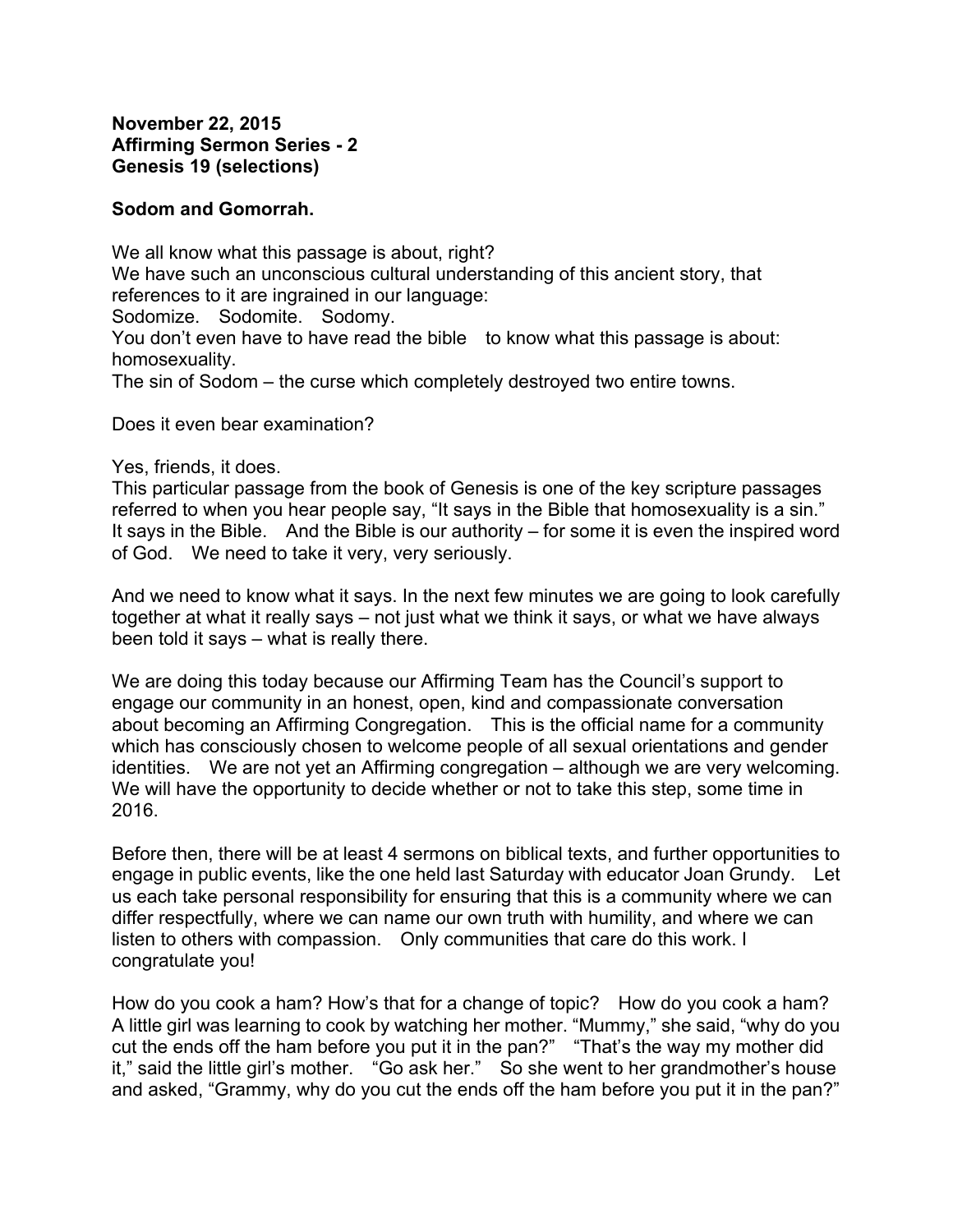You know what her grandmother said? "That's the way my mother did it, go ask her." So the little girl went to her great-grandmother's house and asked again about cutting off the ends of the ham. Her great grandmother said, "I have to do that, because my pan is so small."

Isn't that a great story? I think it's a great story about traditions, and assumptions and about human nature. How often do you find that you're never so sure of being wrong as when you're sure you're right?

On that note, let's get back to old Sodom and Gomorrah, and let's start with the huge assumptionwhich we have inherited about this text:that the sin of Sodom is homosexuality.

Lot meets two angels disguised as men in the gateway of the town where he lives. In the ancient Middle East hospitality was held in the highest regard. You took in the stranger and gave them shelter and food if you could. You never knew when you would be in the same boat yourself one day, needing protection from a stranger down the line.

Lot takes in the two men and is honour-bound to provide for them while they are in his house. But before too long,

THE MEN OF THE CITY, THE MEN OF SODOM, BOTH YOUNG AND OLD, ALL THE PEOPLE TO THE LAST MAN, SURROUNDED THE HOUSE; 5 'WHERE ARE THE MEN WHO CAME TO YOU TONIGHT? BRING THEM OUT TO US, SO THAT WE MAY KNOW THEM.'

Now this is a despicable request, but take a careful look at what it says: ALL THE MEN... BOTH YOUNG AND OLD... In other words, every last man in the city has gathered outside Lot's house and is demanding that the two men inside come out. Every single man is there. What are the chances that every man in Sodom at that time was a homosexual? Every man? It's impossible, right? That's not even true of San Francisco – probably the gayest city on the planet right now. It certainly wasn't true of Sodom back then.

These men, the young and the old, haven't come to ask for the strangers at Lot's house because they feel sexually attracted to them. They have come as a mob. They have come to violate them. They have come to humiliate them – there is nothing here about homosexuality – which is a sexual orientation – and everything here about gang violence - which is a choice.

Lot comes outside his house and tries to talk down the crowd - brave guy. But when he sees they won't be dissuaded from their goal he says this, 'I BEG YOU, MY BROTHERS, DO NOT ACT SO WICKEDLY. 8LOOK, I HAVE TWO DAUGHTERS WHO HAVE NOT KNOWN A MAN; LET ME BRING THEM OUT TO YOU, AND DO TO THEM AS YOU PLEASE; ONLY DO NOTHING TO THESE MEN, FOR THEY HAVE COME UNDER THE SHELTER OF MY ROOF.'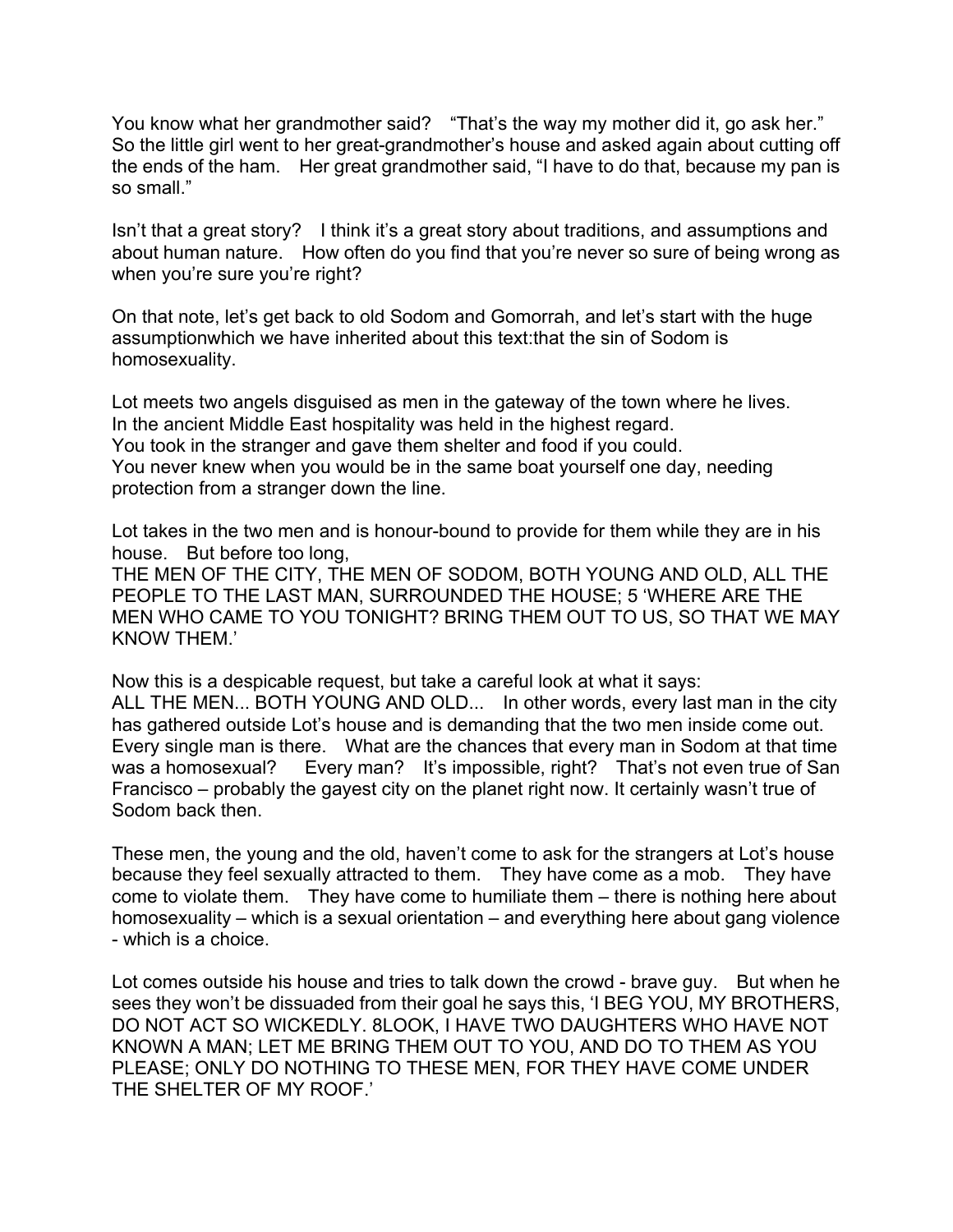Things are going from bad to worse here. Lot somehow decides that it is *less horrible* to offer the mob *his own daughters* than to allow the strangers who have taken shelter with him to be surrendered to the angry mob. This is an incomprehensible choice to our modern sensibilities. But remember the appalling status of women in those days – and remember also the absolute code of hospitality. Lot is so honour-bound to protect the strangers that offering his daughters is the *lesser evil* in this situation. We struggle to understand that.

Let me draw your attention to another little detail in the text: Lot offers the mob outside two *women* to appease their appetites. If he thought the crowd was homosexual what would be the point of sending out two women to them? Here is another clue in the text itself that this is not about homosexuality at all – the men in the mob are straight.

So what's really going on here? An angry mob has gathered and plans to sexually violate two strangers. This is not about love or attraction or relationship or tenderness or mutuality. This is about hatred. This is about humiliation and brutality.

Do we have any experience of this at all? You bet we do. Perhaps you can recall some of the horrible humiliations which took place in the Iraqi prison called Abu Ghraib, perpetrated by American soldiers. Iraqi prisoners, who are protected by international laws regarding prisoner safety, were humiliated and sexually abused by both male and female prison staff. The point of all of this, obviously, was to express domination over the enemy, to degrade them and to humiliate them in the worst possible way.

What was the sin of Sodom? Do you know that there are 20 references to Sodom in the rest of the Bible – 20 times when later writers referred back to this particular story as an object lesson, and basically said: don't do what they did. Not one of those references has to do with sexuality at all.

Listen to this one from Ezekiel: THIS WAS THE GUILT OF YOUR SISTER SODOM: SHE AND HER DAUGHTERS HAD PRIDE, EXCESS OF FOOD, AND PROSPEROUS EASE, BUT DID NOT AID THE POOR AND NEEDY. THEY WERE HAUGHTY AND DID ABOMINABLE THINGS BEFORE ME; THEREFORE I REMOVED THEM WHEN I SAW IT. (Ezekiel 16:49-50)

Pride. Excess of food. Not aiding the poor and the needy. Being haughty. Those were the sins of Sodom. Turning against the stranger, not providing hospitality, being brutal. Those were the sins of Sodom, as later writers in the Bible understood them.So what happened? How did we become so convinced that this story was about homosexuality that we were sure we were right about it? Well, it has to do with how you cook your ham, right? How big is your pan? If your mother taught you to cut off the ends before you put it in the oven, well, darn! That must be the way to do it.

For many, many years ignorant straight people have assumed that homosexual people were sexual predators, pedophiles, rapists. For generations and generations homosexuality has been associated in the popular imagination with the most disgusting forms of violation and humiliation. The angry mob made up of the men of Sodom